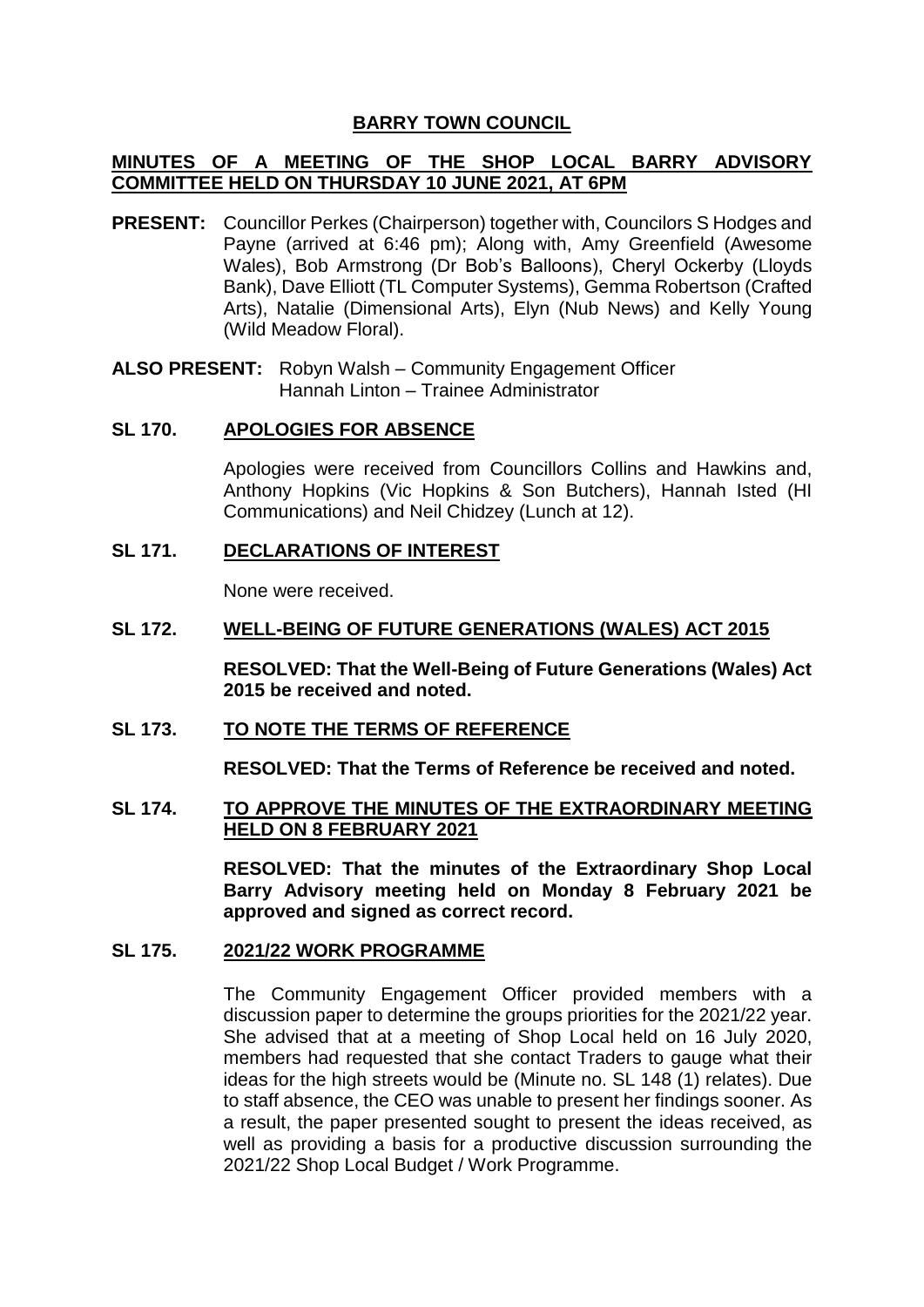Members were also provided with the following update in terms of the budget which had been recorded inaccurately within the report;

Revenue Budget - £15,000 Accrued Budget from 2019/20 - £1,200

Total - £16,200 Already committed – £2,000 for social media

Available to spend - £14,200 (minus committed spend)

Shop Local Reserves - £6,477 (available to draw down if required)

# **Appendix 1 – Shop Local Website**

Members were provided with a suggestion received from a local trader that the group explore producing a website which could host all local traders, providing a platform from which they could sell their products / services.

# **Appendix 2 – A Re-useable Barry Coffee Cup**

Amy from Awesome Wales explained the concept behind this idea which would work on a deposit basis for people who had forgotten their reuseable cups. She advised that she had seen it working well in other areas and was keen for it to be introduced in Barry.

The Community Engagement Officer advised members that she was aware of a funding opportunity that this project may qualify for and with the groups permission, she would explore this further.

Gemma from Crafted Arts queried if this idea could be extended to a reusable shopping bag.

Dave from TL Computer System also suggested hand sanitisers also be included.

# **Appendix 3 – Barry Shop Local Card**

The Community Engagement Officer noted that this idea had been discussed at a previous Shop Local meeting, she noted her concerns with how to implement the card in Barry, as it is a large Town with multiple shopping areas.

# **Appendix 4 – High Street – Shopper Experience Enhancement**

Members were provided with another Trader suggestion which was hoped to (if implemented) enhance the shopping experience at High Street, Barry.

The Community Engagement Officer provided an image of the 'Welcome to Carnaby Street' sign which had been suggested for the High Street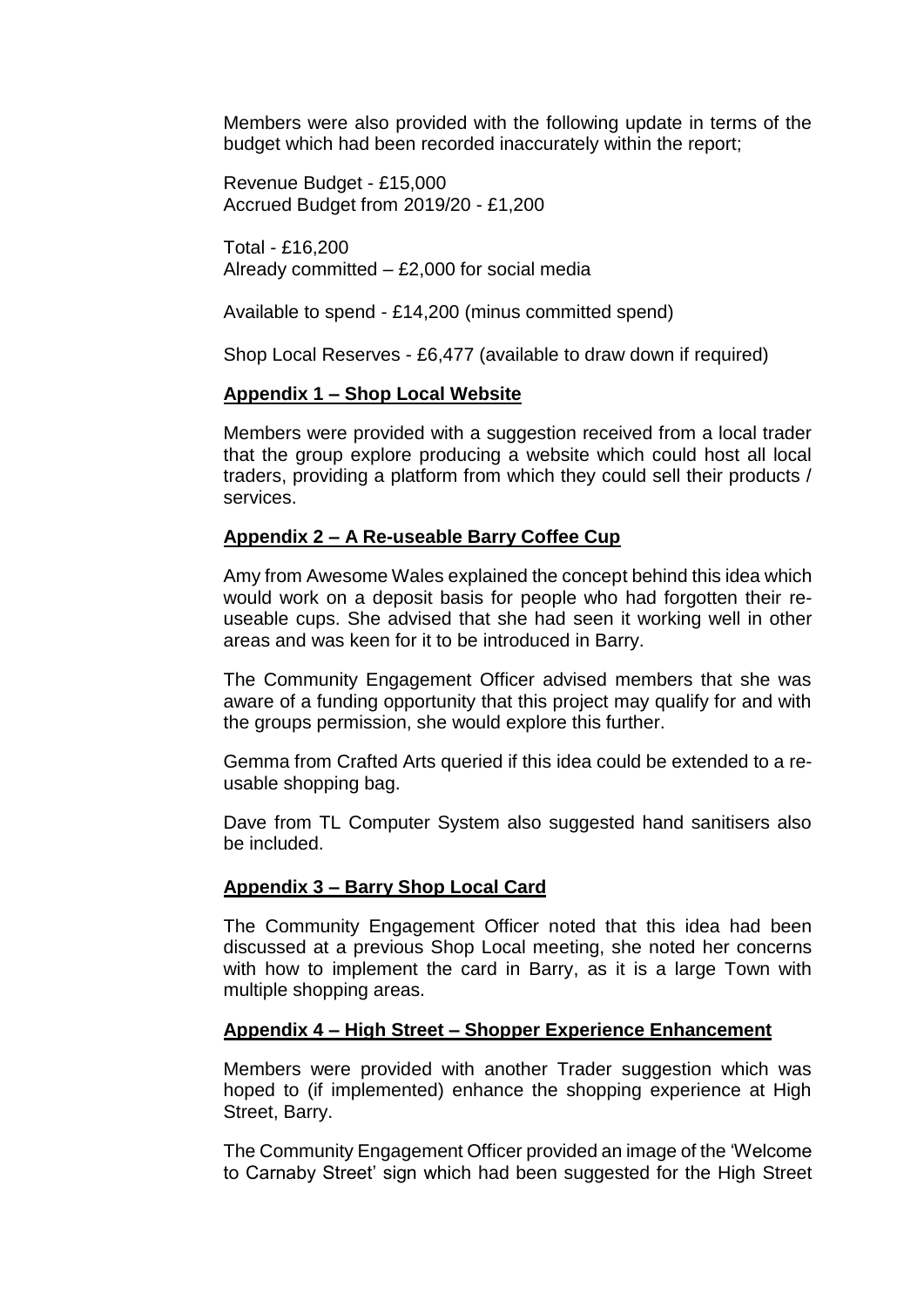Shopping area. She asked the committee if they would like this idea explored further. Committee confirmed they would like more information at a later date.

The lack of signage in general around the shopping areas, in particular entry points into Barry and at Train Stations was also mentioned. The Community Engagement Officer advised that she was under the impression that the Vale of Glamorgan Council had already completed an exercise surrounding the signage, but she was happy to contact the Vale to enquire if there were any further plans.

Councillor S Hodges also suggested making contact with Mererid Velios (Sense of Place Officer at the Vale of Glamorgan Council) to enquire if she had any upcoming projects which would be addressing this issue under the Barry Making Waves Scheme.

The Community Engagement Officer also made members aware that bunting would be erected through-out High Street and Holton Road from Saturday 12 June.

Members brought to attention the recent influx in graffiti throughout the town and whether there was anything the group could do to tackle it.

Members discussed and agreed that the Chair of Shop Local should write a letter on behalf of the Group to the Vale of Glamorgan Council to enquire what efforts were being made to tackle the issue of graffiti and that a potential task force of volunteers could be established to re-paint the affected areas with the hope that the culprits would stop once they saw the effort that had gone into covering the graffiti. It was also noted that the Vale of Glamorgan Council may be in a position to provide graffiti paint and that the Community Police Officers should be involved.

# **Appendix 5 – Shop Local Logo**

The Community Engagement Officer provided feedback from local traders regarding the current Shop Local logo which is primarily aimed around the 4 main shopping areas; Holton Road, High St, Vere St and Park Crescent. She noted the suggestion of amending the logo to remove the shopping area names, taking into account that Barry shopping areas are expanding and traders are not all based in these areas.

Councillor S Hodges suggested keeping the current silhouette of the logo the same as it is now recognisable across Barry and agreed to the removal of the street names.

#### **RESOLVED:**

**1. That the Community Engagement Officer explore the idea of a Shop Local website further.**